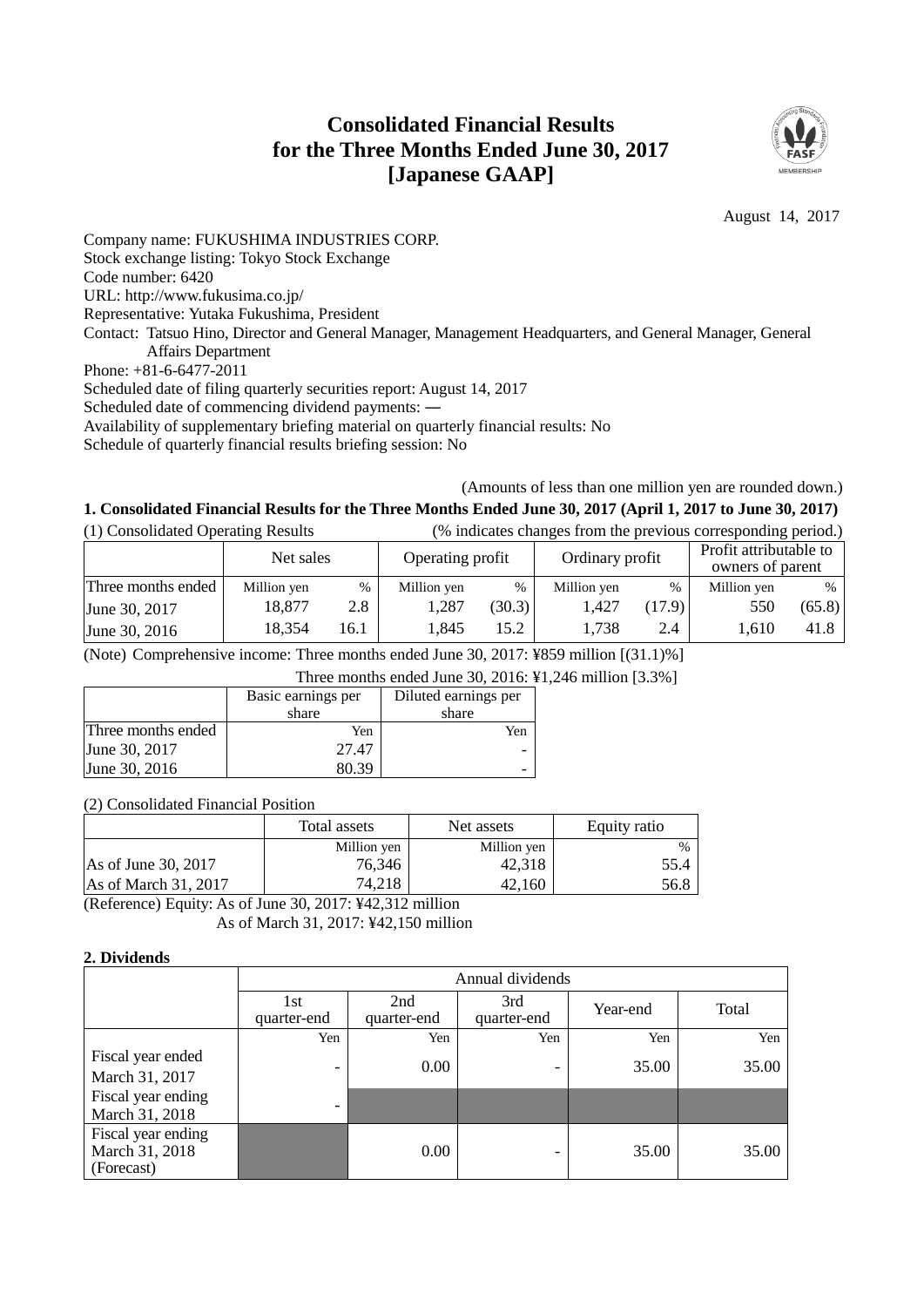(Notes) Revision to the forecast for dividends announced most recently: No

## **3. Consolidated Financial Results Forecast for the Fiscal Year Ending March 31, 2018 (April 1, 2017 to March 31, 2018)**

| (% indicates changes from the previous corresponding period.) |             |       |                  |             |                 |                  |                                            |        |                             |
|---------------------------------------------------------------|-------------|-------|------------------|-------------|-----------------|------------------|--------------------------------------------|--------|-----------------------------|
|                                                               | Net sales   |       | Operating profit |             | Ordinary profit |                  | Profit attributable to<br>owners of parent |        | Basic earnings<br>per share |
|                                                               | Million yen | $\%$  | Million yen      | $\%$        | Million yen     | $\%$             | Million yen                                | %      | Yen                         |
| First half                                                    | 37,841      | 0.6   |                  | 3,500(12.6) |                 | $3,454$ $(12.2)$ | 1,788                                      | (31.9) | 89.28                       |
| Full year                                                     | 79,488      | (1.0) | 7,890            | (6.0)       | 8,140           | (6.8)            | 4,872                                      | (19.0) | 243.17                      |

(Notes) Revision to the financial results forecast announced most recently: Yes

### **\* Notes:**

(1) Changes in significant subsidiaries during the period under review (changes in specified subsidiaries resulting in changes in scope of consolidation): No

New: - (Company name: -)

Exclusion: - (Company name: -)

Notes on changes in significant subsidiaries during the period

- (2) Accounting policies adopted specially for the preparation of quarterly consolidated financial statements: No
- (3) Changes in accounting policies, changes in accounting estimates and retrospective restatement
	- 1) Changes in accounting policies due to the revision of accounting standards: No
	- 2) Changes in accounting policies other than 1) above: No
	- 3) Changes in accounting estimates: No
	- 4) Retrospective restatement: No
- (4) Total number of issued shares (common shares)
	- 1) Total number of issued shares at the end of the period (including treasury shares): June 30, 2017: 22,066,160 shares March 31, 2017: 22,066,160 shares
	- 2) Total number of treasury shares at the end of the period: June 30, 2017: 2,029,225 shares March 31, 2017: 2,029,173 shares
	- 3) Average number of shares during the period: Three months ended June 30, 2017: 20,036,952 shares Three months ended June 30, 2016: 20,037,159 shares
- \* These quarterly financial results are outside the scope of quarterly review.

## \* Explanation of the proper use of financial results forecast and other notes

The financial results forecasts and other forward-looking statements herein are based on information currently available and certain assumptions deemed reasonable as of the date of publication of this document. Actual results may differ significantly from these forecasts due to a wide range of factors.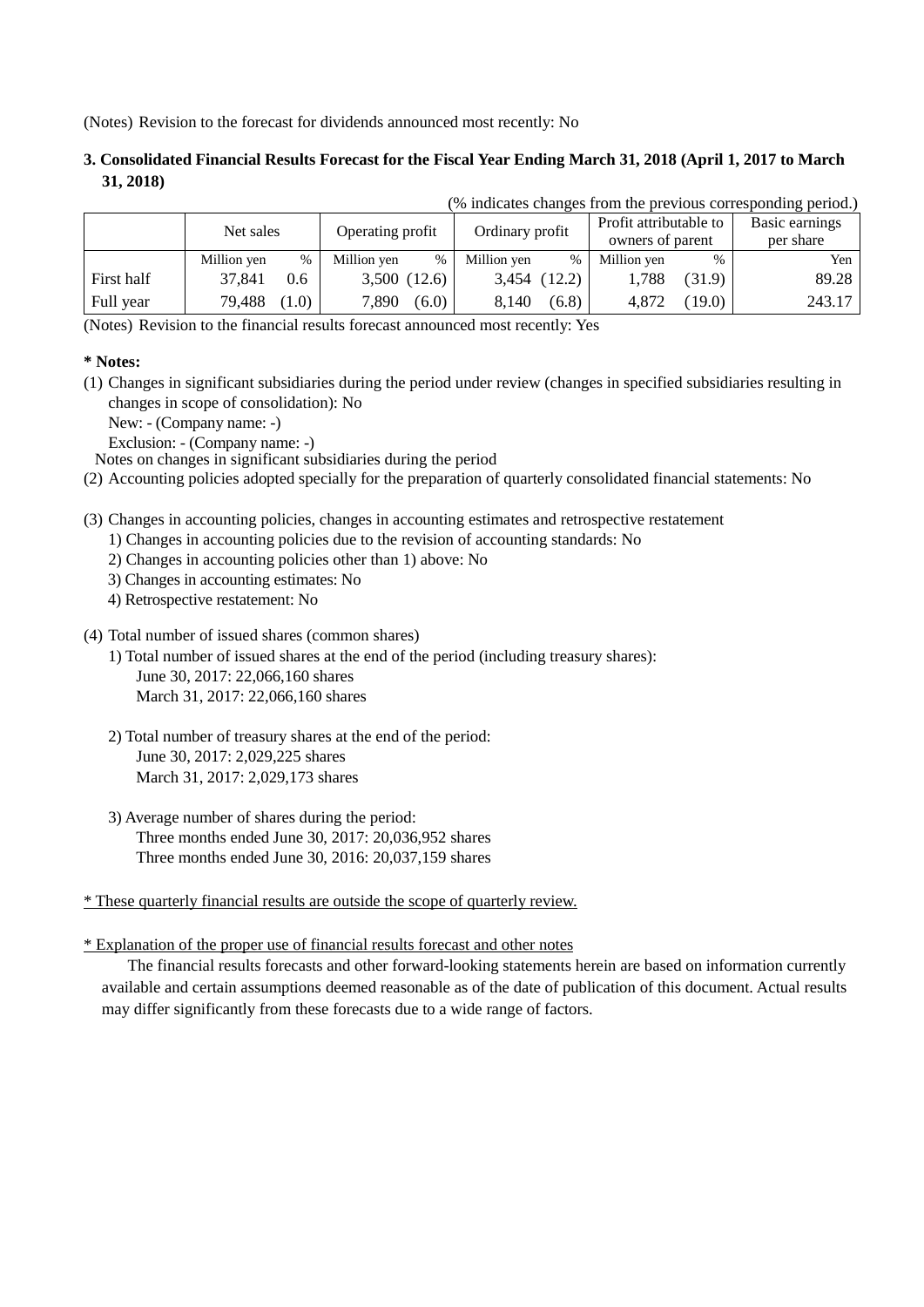Table of Contents of Appendix

| (3) Explanation of Consolidated Financial Results Forecast and Other Forward-looking Information  3 |  |
|-----------------------------------------------------------------------------------------------------|--|
|                                                                                                     |  |
|                                                                                                     |  |
|                                                                                                     |  |
| (3) Notes on Quarterly Consolidated Financial Statements                                            |  |
|                                                                                                     |  |
|                                                                                                     |  |
| (Accounting policies adopted specially for the preparation of quarterly consolidated financial      |  |
|                                                                                                     |  |
|                                                                                                     |  |
|                                                                                                     |  |
|                                                                                                     |  |
|                                                                                                     |  |
|                                                                                                     |  |
|                                                                                                     |  |
|                                                                                                     |  |
|                                                                                                     |  |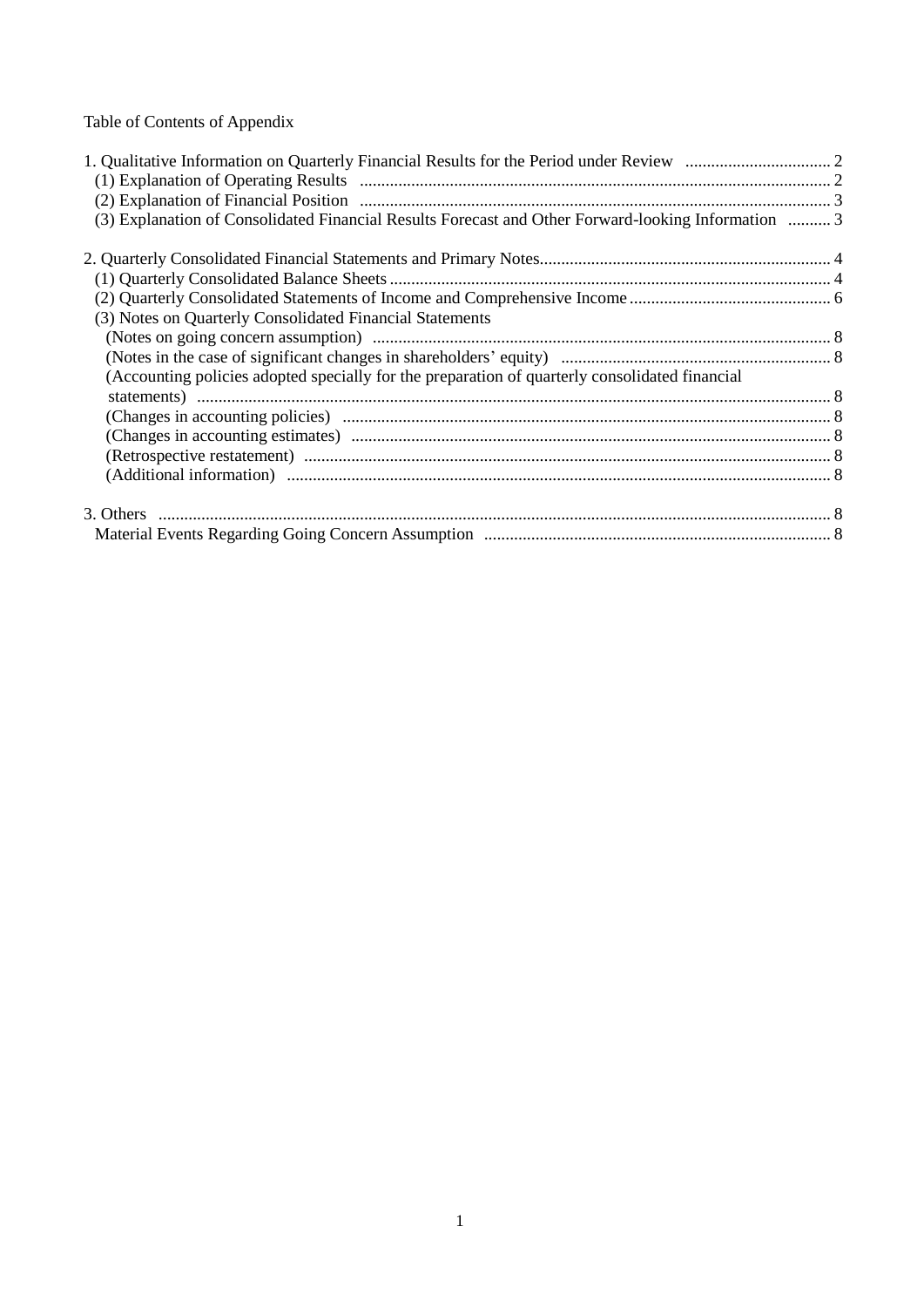#### 1. Qualitative Information on Quarterly Financial Results for the Period under Review

#### (1) Explanation of Operating Results

During the three months ended June 30, 2017, despite a continuing recovery trend such as an improvement in corporate revenue and the employment environment in the domestic economy, there was uncertainty over the future due to concerns about the impact of the U.S. economy on the Japanese economy.

In the business environment in which our Group operates, the restaurant industry has been generally solid as fast-food outlets remained strong and izakayas (Japanese-style bars), which had been weak, saw signs of recovery though a severe environment continued due to rising food and labor costs. In the distribution industry, amid an ongoing strong desire to restrain spending, more companies have focused on store renovation, for example, by offering more prepared food items targeting elderly people or single-person households. Also, competition beyond business types has intensified as shown by some drug stores providing food products and some convenience stores selling medicines and entering into partnerships with supermarket chains.

Net sales of commercial refrigerators and freezers increased by 10.6% year on year. Sales of general purpose commercial refrigerators and freezers rose after the Company focused its energies on developing products that matched the needs of specific users. In addition, sales of ice machines increased as the product lineup expanded with the launch of half-cube ice machines. Furthermore, in addition to introducing more smallscale bakery systems for restaurants, sales of small-scale dough conditioners increased.

Net sales of refrigerated and freezer showcases increased by 0.6% year on year. This was due to increased investment in the remodeling of supermarkets and drug stores, though convenience stores and supermarkets have been reluctant to open new stores in a sluggish market due to a declining birth rate and an aging population.

Net sales of large-scale food processing equipment increased by 45.2% year on year. This was due to firm sales of tunnel freezers owing to increased demand for capital expenditure to integrate, consolidate, increase the efficiency of and automate food factories.

Net sales of large-scale panel refrigerators decreased by 41.3% year on year, in reaction to a significant increase of sales in the previous year, though the Company still received many inquiries associated with investment to consolidate and streamline operations because of personnel shortages.

Net sales of small-scale panel refrigerators increased by 14.2% year on year, due to an increase in sales of small-scale prefabricated refrigerators for convenience stores and commercial kitchens.

Net sales from services increased by 14.7% year on year, due to an increase in extremely hot days with a dry rainy season and a rise in maintenance contracts with convenience stores.

At the manufacturing department, the Company undertook initiatives to reduce fixed costs and purchasing costs in order to offset higher costs, such as a sharp increase in the price of raw materials and import products.

As a result, for the three months ended June 30, 2017, net sales increased by 2.8% year on year to ¥18,877 million.

Further, operating profit decreased by 30.3% year on year to ¥1,287 million, ordinary profit decreased by 17.9% year on year to ¥1,427 million, and profit attributable to owners of parent decreased by 65.8% year on year to ¥550 million, as ¥477 million was included in the cost of sales and ¥409 million was included in extraordinary losses as provision for contingent loss due to improper cost calculation and order placement, etc. discovered in our Group.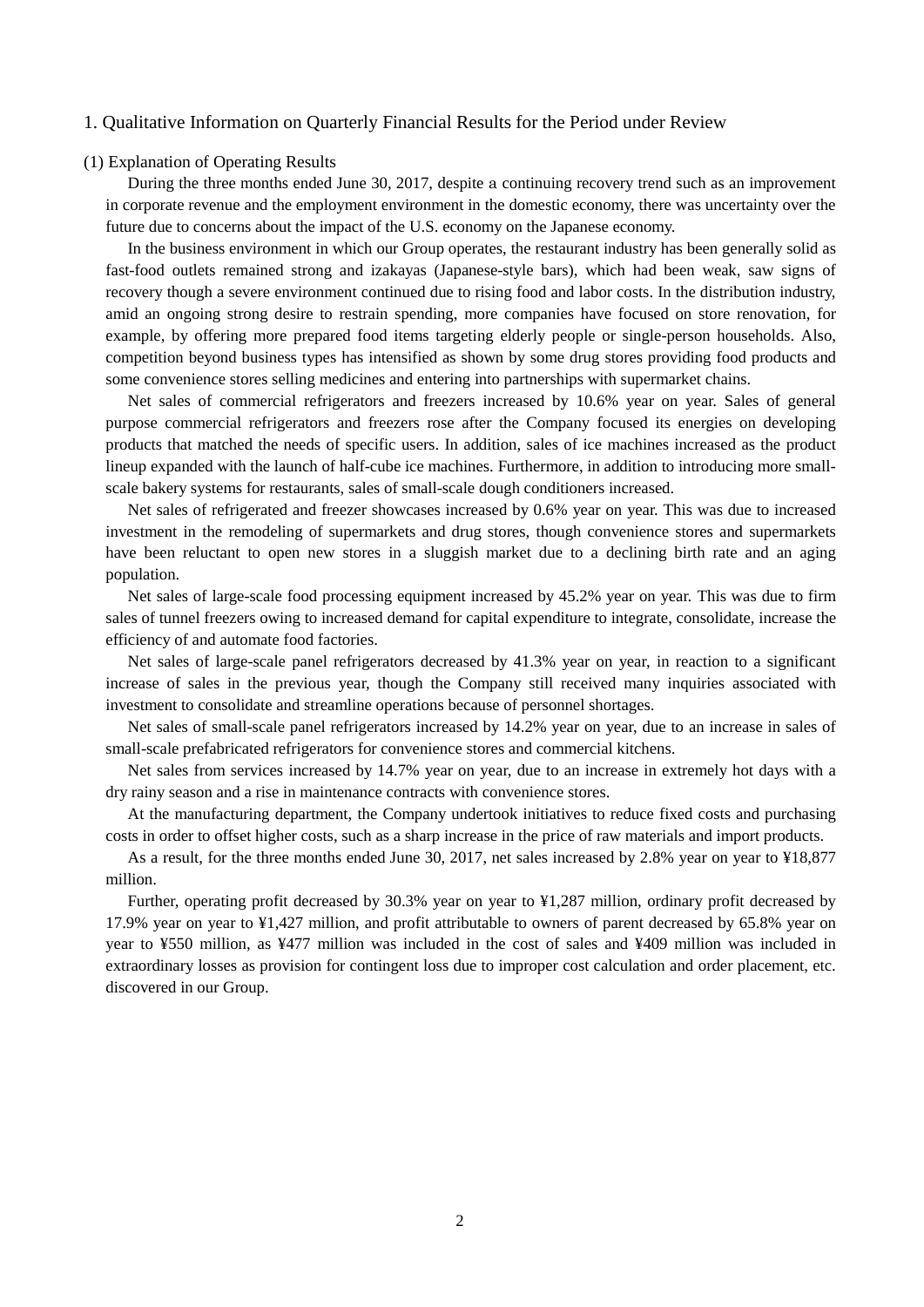#### (2) Explanation of Financial Position

#### (Current assets)

Current assets as of the end of the first quarter of the fiscal year under review increased by ¥1,876 million to ¥55,405 million (¥53,529 million in the end of the previous fiscal year). This is mainly attributable to the increase in work in process in inventory.

#### (Non-current assets)

Non-current assets as of the end of the first quarter of the fiscal year under review increased by ¥251 million to ¥20,940 million (¥20,689 million in the end of the previous fiscal year). This is mainly attributable to the increase in investment securities included in "Other" under investments and other assets.

## (Current liabilities)

Current liabilities as of the end of the first quarter of the fiscal year under review increased by ¥1,537 million to ¥30,946 million (¥29,409 million in the end of the previous fiscal year). This is mainly attributable to the increase in provision for bonuses.

#### (Non-current liabilities)

Non-current liabilities as of the end of the first quarter of the fiscal year under review increased by ¥432 million to ¥3,080 million (¥2,647 million in the end of the previous fiscal year). This is mainly attributable to the recording of provision for contingent loss.

#### (Net assets)

Net assets as of the end of the first quarter of the fiscal year under review increased by ¥157 million to ¥42,318 million (¥42,160 million in the end of the previous fiscal year). This is mainly attributable to the increase in valuation difference on available-for-sale securities.

(3) Explanation of Consolidated Financial Results Forecast and Other Forward-looking Information

For the financial results forecasts for the six months ending September 30, 2017 and the fiscal year ending March 31, 2018, please refer to "Notice on Revision of the Financial Results Forecasts" announced on August 14, 2017.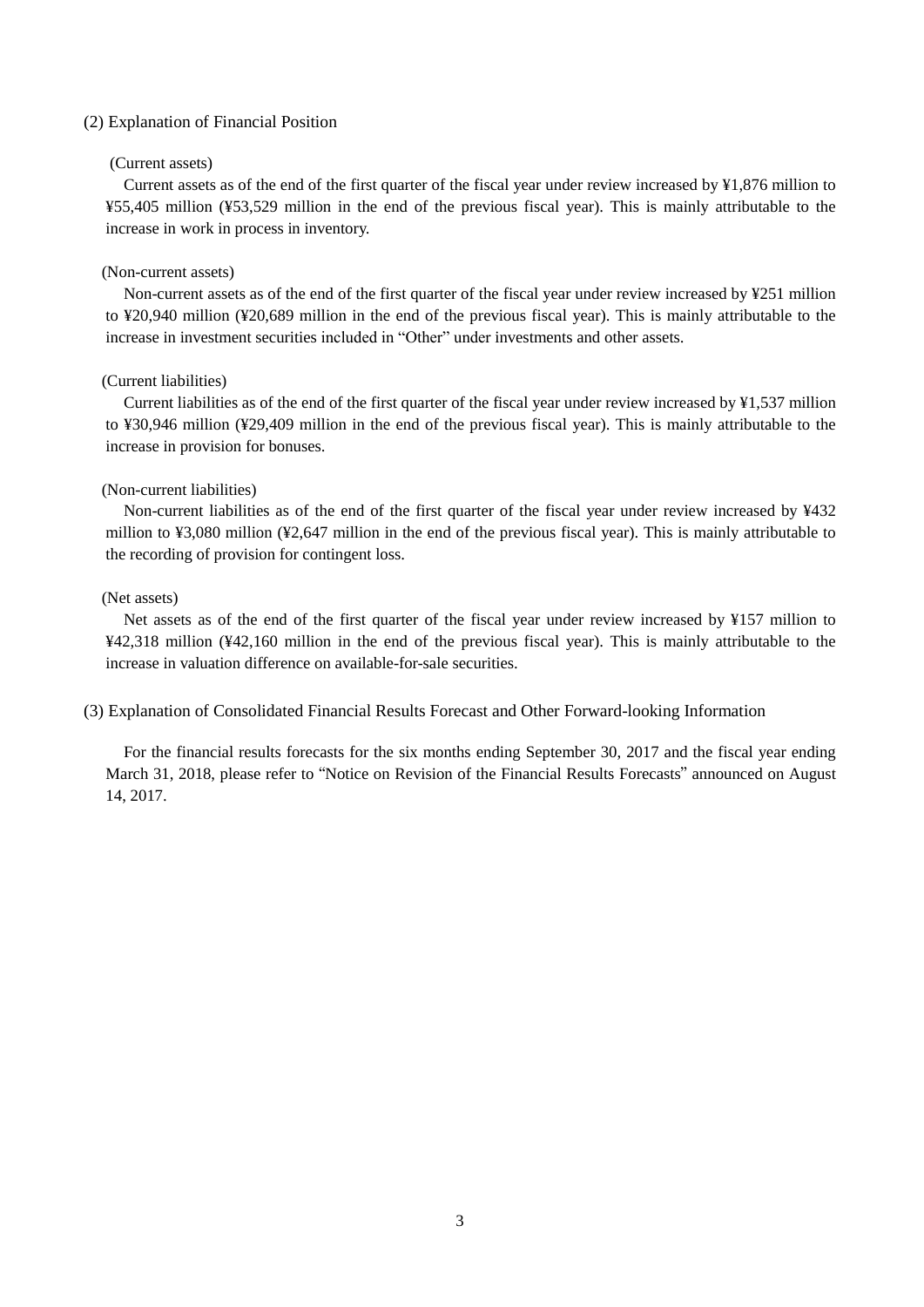### 2. Quarterly Consolidated Financial Statements and Primary Notes

(1) Quarterly Consolidated Balance Sheets

| As of March 31, 2017<br>As of June 30, 2017<br><b>Assets</b><br>Current assets<br>25,686,519<br>25,912,145<br>Cash and deposits<br>Notes and accounts receivable – trade<br>21,693,902<br>20,909,148<br>Merchandise and finished goods<br>2,127,422<br>2,148,030<br>2,095,071<br>3,869,854<br>Work in process<br>Raw materials and supplies<br>1,639,859<br>1,908,778<br>Other<br>1,323,030<br>1,717,419<br>Allowance for doubtful accounts<br>(1,039,064)<br>(1,057,134) |                      |            | (Thousand yen) |
|---------------------------------------------------------------------------------------------------------------------------------------------------------------------------------------------------------------------------------------------------------------------------------------------------------------------------------------------------------------------------------------------------------------------------------------------------------------------------|----------------------|------------|----------------|
|                                                                                                                                                                                                                                                                                                                                                                                                                                                                           |                      |            |                |
|                                                                                                                                                                                                                                                                                                                                                                                                                                                                           |                      |            |                |
|                                                                                                                                                                                                                                                                                                                                                                                                                                                                           |                      |            |                |
|                                                                                                                                                                                                                                                                                                                                                                                                                                                                           |                      |            |                |
|                                                                                                                                                                                                                                                                                                                                                                                                                                                                           |                      |            |                |
|                                                                                                                                                                                                                                                                                                                                                                                                                                                                           |                      |            |                |
|                                                                                                                                                                                                                                                                                                                                                                                                                                                                           |                      |            |                |
|                                                                                                                                                                                                                                                                                                                                                                                                                                                                           |                      |            |                |
|                                                                                                                                                                                                                                                                                                                                                                                                                                                                           |                      |            |                |
|                                                                                                                                                                                                                                                                                                                                                                                                                                                                           |                      |            |                |
|                                                                                                                                                                                                                                                                                                                                                                                                                                                                           | Total current assets | 53,529,280 | 55,405,703     |
| Non-current assets                                                                                                                                                                                                                                                                                                                                                                                                                                                        |                      |            |                |
| Property, plant and equipment                                                                                                                                                                                                                                                                                                                                                                                                                                             |                      |            |                |
| 3,878,831<br>Buildings and structures, net<br>3,929,605                                                                                                                                                                                                                                                                                                                                                                                                                   |                      |            |                |
| 5,136,219<br>5,137,139<br>Land                                                                                                                                                                                                                                                                                                                                                                                                                                            |                      |            |                |
| 2,437,826<br>2,415,986<br>Other, net                                                                                                                                                                                                                                                                                                                                                                                                                                      |                      |            |                |
| 11,481,811<br>Total property, plant and equipment<br>11,453,797                                                                                                                                                                                                                                                                                                                                                                                                           |                      |            |                |
| Intangible assets<br>220,170<br>228,399                                                                                                                                                                                                                                                                                                                                                                                                                                   |                      |            |                |
| Investments and other assets                                                                                                                                                                                                                                                                                                                                                                                                                                              |                      |            |                |
| 9,006,923<br>9,280,047<br>Other                                                                                                                                                                                                                                                                                                                                                                                                                                           |                      |            |                |
| Allowance for doubtful accounts<br>(19, 675)<br>(21,596)                                                                                                                                                                                                                                                                                                                                                                                                                  |                      |            |                |
| Total investments and other assets<br>8,987,248<br>9,258,451                                                                                                                                                                                                                                                                                                                                                                                                              |                      |            |                |
| 20,940,648<br>Total non-current assets<br>20,689,230                                                                                                                                                                                                                                                                                                                                                                                                                      |                      |            |                |
| 74,218,510<br>76,346,352<br><b>Total assets</b>                                                                                                                                                                                                                                                                                                                                                                                                                           |                      |            |                |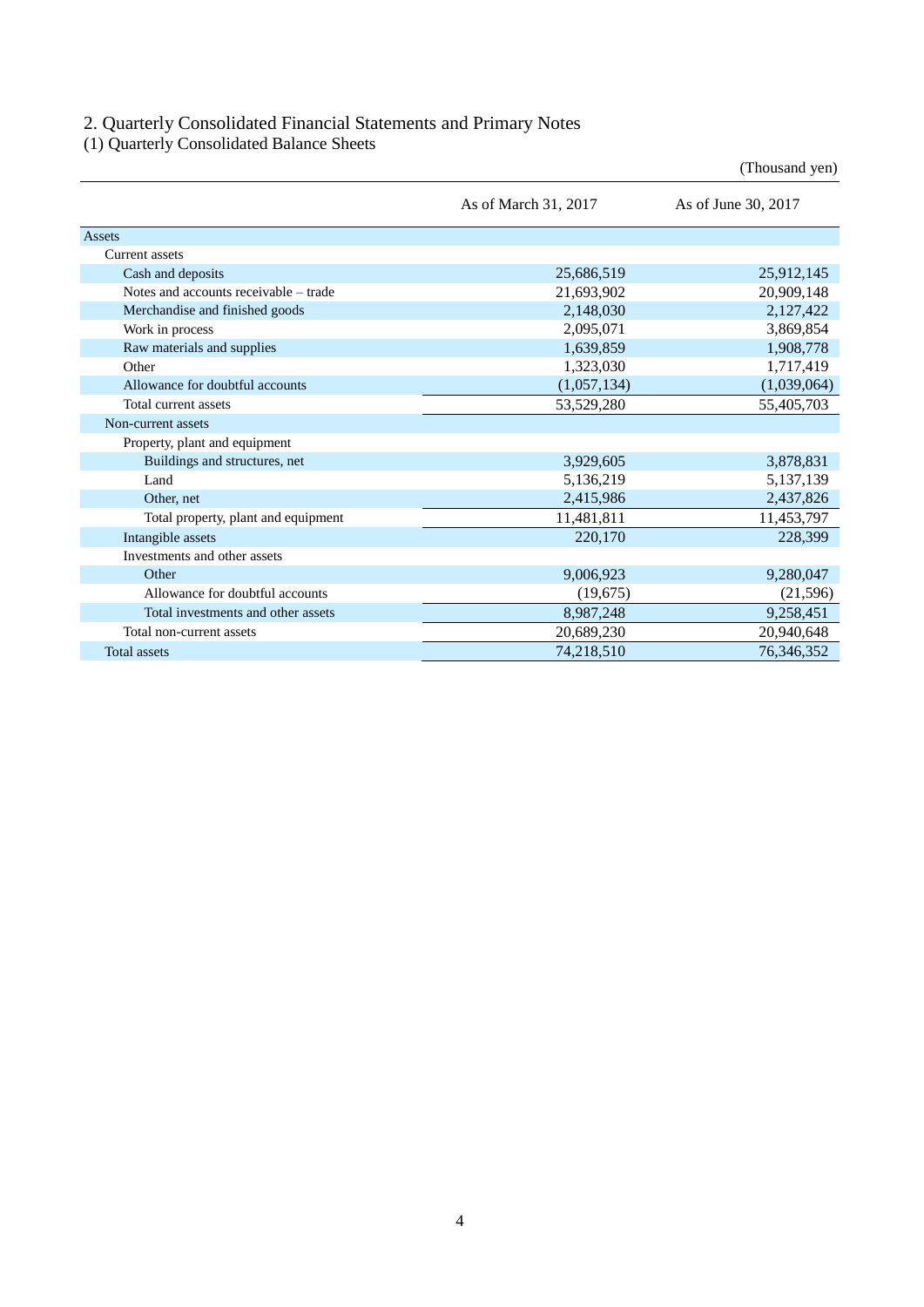(Thousand yen)

|                                                       | As of March 31, 2017 | As of June 30, 2017 |
|-------------------------------------------------------|----------------------|---------------------|
| Liabilities                                           |                      |                     |
| <b>Current liabilities</b>                            |                      |                     |
| Notes and accounts payable - trade                    | 20,268,999           | 20,753,652          |
| Short-term loans payable                              | 780,451              | 736,250             |
| Income taxes payable                                  | 1,597,144            | 919,613             |
| Provision for bonuses                                 | 1,757,386            | 2,553,547           |
| Provision for product warranties                      | 233,897              | 303,134             |
| Provision for loss on construction contracts          |                      | 75,332              |
| Other                                                 | 4,771,930            | 5,605,443           |
| Total current liabilities                             | 29,409,810           | 30,946,974          |
| Non-current liabilities                               |                      |                     |
| Long-term loans payable                               | 244,725              | 186,123             |
| Provision for directors' retirement benefits          | 732,171              | 732,661             |
| Provision for contingent loss                         |                      | 409,270             |
| Net defined benefit liability                         | 263,607              | 200,443             |
| Asset retirement obligations                          | 100,473              | 100,734             |
| Other                                                 | 1,306,817            | 1,451,513           |
| Total non-current liabilities                         | 2,647,794            | 3,080,746           |
| <b>Total liabilities</b>                              | 32,057,605           | 34,027,721          |
| Net assets                                            |                      |                     |
| Shareholders' equity                                  |                      |                     |
| Capital stock                                         | 2,760,192            | 2,760,192           |
| Capital surplus                                       | 3,168,379            | 3,168,379           |
| Retained earnings                                     | 36,260,825           | 36,109,957          |
| Treasury shares                                       | (3,212,194)          | (3,212,407)         |
| Total shareholders' equity                            | 38,977,203           | 38,826,122          |
| Accumulated other comprehensive income                |                      |                     |
| Valuation difference on available-for-sale securities | 3,259,400            | 3,537,031           |
| Foreign currency translation adjustment               | 68,104               | 66,077              |
| Remeasurements of defined benefit plans               | (154, 306)           | (116,963)           |
| Total accumulated other comprehensive income          | 3,173,198            | 3,486,145           |
| Non-controlling interests                             | 10,503               | 6,362               |
| Total net assets                                      | 42,160,905           | 42,318,631          |
| Total liabilities and net assets                      | 74,218,510           | 76,346,352          |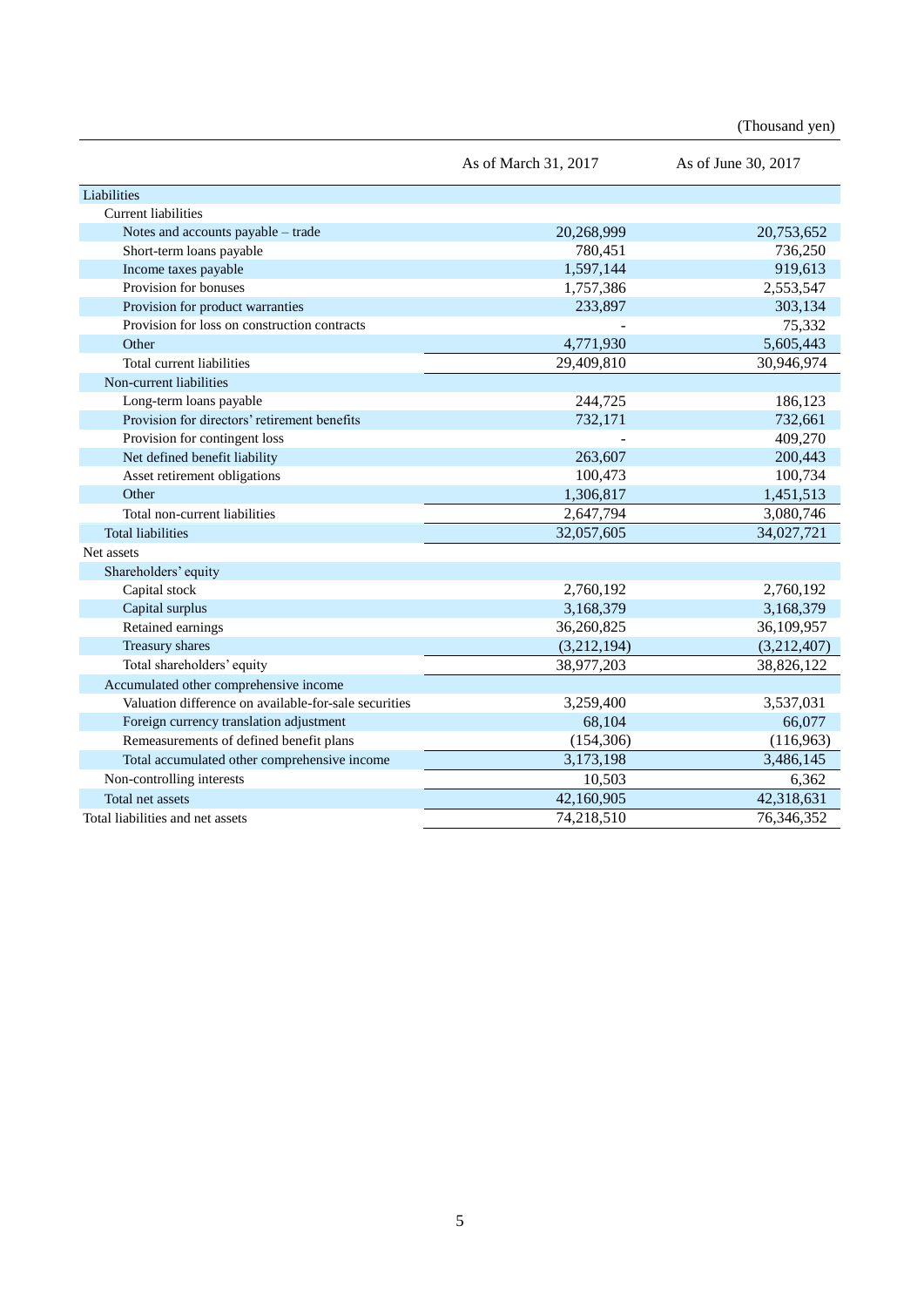# (2) Quarterly Consolidated Statements of Income and Comprehensive Income

## Quarterly Consolidated Statements of Income

Three Months Ended June 30

|                                                         |                                             | (Thousand yen)                              |
|---------------------------------------------------------|---------------------------------------------|---------------------------------------------|
|                                                         | For the three months<br>ended June 30, 2016 | For the three months<br>ended June 30, 2017 |
| Net sales                                               | 18,354,665                                  | 18,877,680                                  |
| Cost of sales                                           | 13,580,996                                  | 14,394,633                                  |
| Gross profit                                            | 4,773,668                                   | 4,483,047                                   |
| Selling, general and administrative expenses            | 2,928,343                                   | 3,195,980                                   |
| Operating profit                                        | 1,845,325                                   | 1,287,066                                   |
| Non-operating income                                    |                                             |                                             |
| Interest income                                         | 1,171                                       | 2,102                                       |
| Dividend income                                         | 28,617                                      | 33,968                                      |
| House rent income                                       | 16,643                                      | 23,855                                      |
| Insurance and dividend income                           | 6,374                                       | 32,400                                      |
| Foreign exchange gains                                  |                                             | 3,986                                       |
| Other                                                   | 44,794                                      | 53,180                                      |
| Total non-operating income                              | 97,600                                      | 149,493                                     |
| Non-operating expenses                                  |                                             |                                             |
| Interest expenses                                       | 6,576                                       | 3,987                                       |
| Foreign exchange losses                                 | 189,225                                     |                                             |
| Compensation expenses                                   | 1,334                                       | 1,241                                       |
| Other                                                   | 7,013                                       | 3,722                                       |
| Total non-operating expenses                            | 204,149                                     | 8,952                                       |
| Ordinary profit                                         | 1,738,776                                   | 1,427,607                                   |
| <b>Extraordinary losses</b>                             |                                             |                                             |
| Provision for contingent loss                           |                                             | 409,270                                     |
| Total extraordinary losses                              |                                             | 409,270                                     |
| Profit before income taxes                              | 1,738,776                                   | 1,018,336                                   |
| Income taxes – current                                  | 789,190                                     | 859,810                                     |
| Income taxes - deferred                                 | (685, 803)                                  | (383, 135)                                  |
| Total income taxes                                      | 103,387                                     | 476,674                                     |
| Profit                                                  | 1,635,388                                   | 541,661                                     |
| Profit (loss) attributable to non-controlling interests | 24,683                                      | (8,764)                                     |
| Profit attributable to owners of parent                 | 1,610,705                                   | 550,426                                     |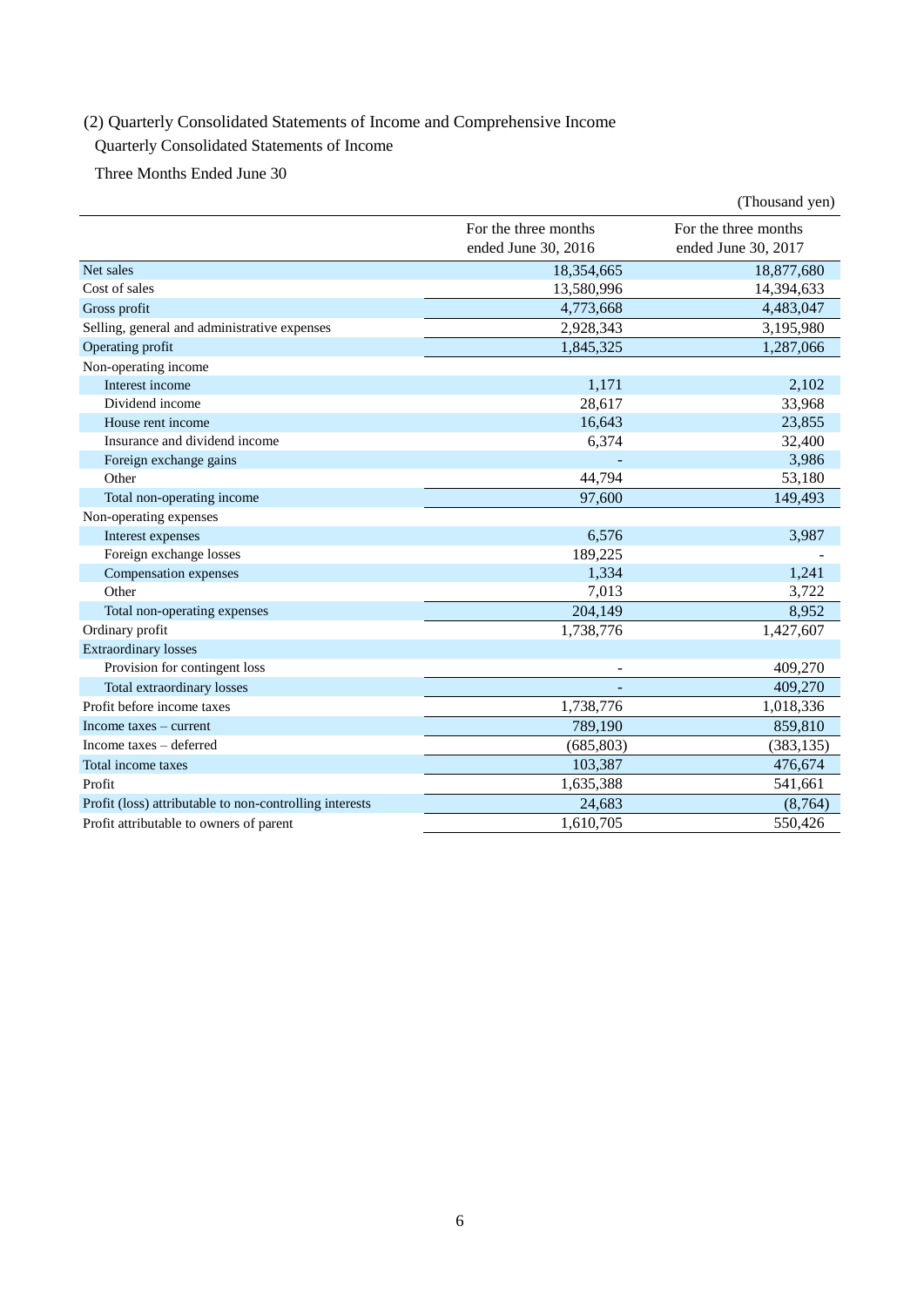# Quarterly Consolidated Statements of Comprehensive Income

Three Months Ended June 30

|                                                                   |                                               | (Thousand yen)                              |
|-------------------------------------------------------------------|-----------------------------------------------|---------------------------------------------|
|                                                                   | For the three months<br>ended June $30, 2016$ | For the three months<br>ended June 30, 2017 |
| Profit                                                            | 1,635,388                                     | 541,661                                     |
| Other comprehensive income                                        |                                               |                                             |
| Valuation difference on available-for-sale securities             | (430, 280)                                    | 277,630                                     |
| Foreign currency translation adjustment                           | (69,608)                                      | 2,597                                       |
| Remeasurements of defined benefit plans, net of tax               | 110,970                                       | 37,343                                      |
| Total other comprehensive income                                  | (388,918)                                     | 317,571                                     |
| Comprehensive income                                              | 1,246,470                                     | 859.233                                     |
| Comprehensive income attributable to                              |                                               |                                             |
| Comprehensive income attributable to owners of parent             | 1,234,740                                     | 863.374                                     |
| Comprehensive income attributable to non-controlling<br>interests | 11.729                                        | (4,140)                                     |